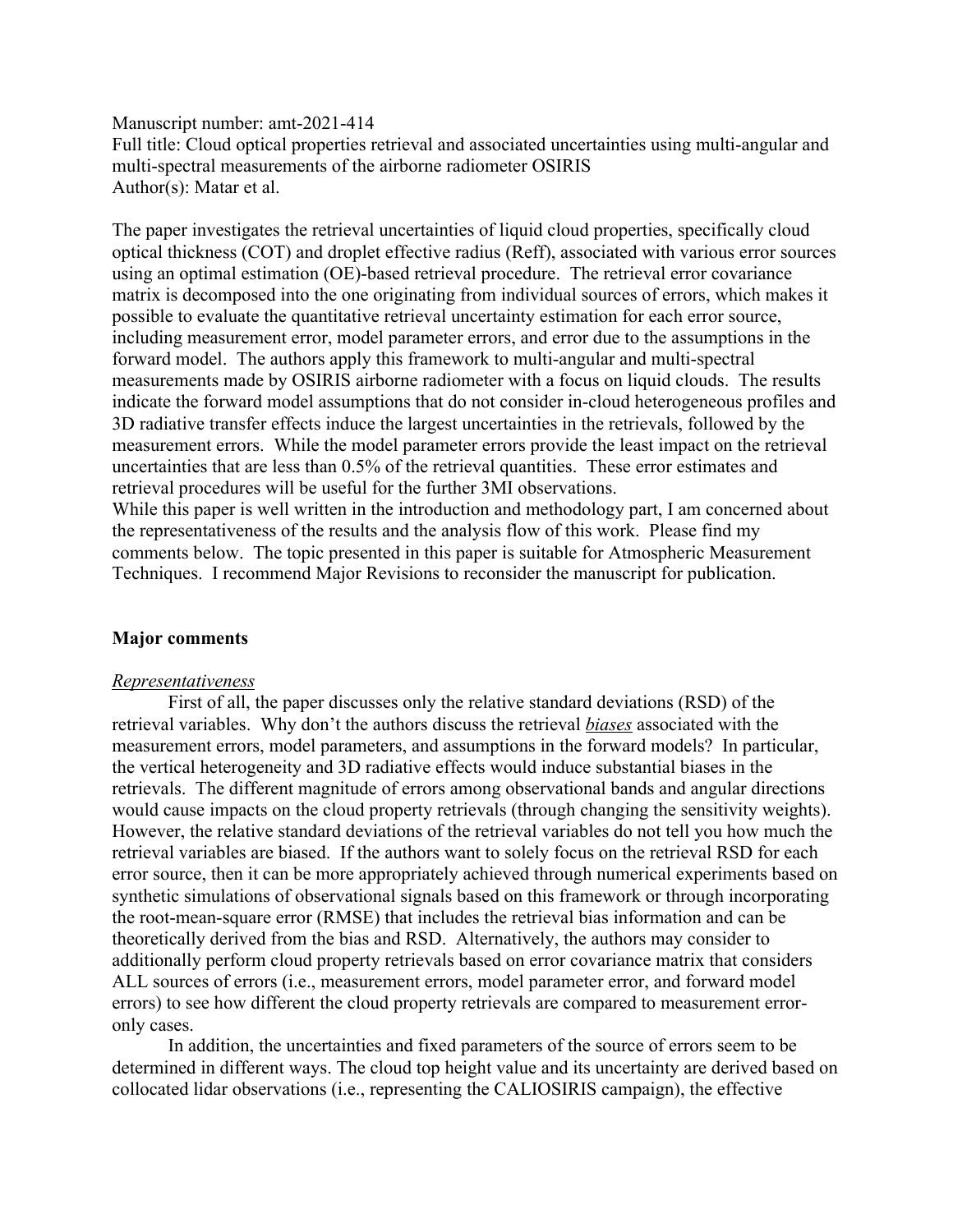variance seems to be arbitrarily determined, and the wind speed value and uncertainty may represent global statistics. This gives me a question on the representativeness of this study. If the authors make the results useful to the future 3MI mission, the uncertainty (specifically, the standard deviation of a model parameter) of each error source (in particular, the model parameter errors) should represent those of global climatology. Specifically, I feel that the cloud top height and effective variance uncertainties may be a bit too small, so the retrieval RSD might be underestimated (although the general conclusion the little contribution of model parameter uncertainties to retrieval RSD may not change).

For these reasons, I suggest the authors clearly state what are the focuses of this paper in the last paragraph of the introduction and reconsider the experimental design of this work through, but not limited to, using numerical experiments, adding the retrieval biases to the current analysis, or other appropriate methods.

### *Analysis flow*

While I appreciate the authors for describing the solid mathematical basis of the analysis procedure, I may have an argument on the use of COT and Reff retrievals obtained based only on measurement noise in the error covariance matrix for the following analysis. This can overfit the retrieval variables to obtain an optimal solution (i.e.,  $J \sim n_y$ ) because radiative signal *perturbations* (here what I mean is any of radiative perturbation induced by atmospheric-cloud properties naturally occur in the real world) originating from other sources of errors are partly explained with the *biased* retrieval values. If such perturbations are significant (and yes, it is significant particularly for vertical heterogeneity and 3D effects), then the sensitivity of the other error sources to the retrieval quantities are obtained from the sensitivities to the retrieval variables at the biased cloud property conditions. Ideally, numerically generated cloud property fields (such as Large Eddy Simulations) would provide datasets for the evaluations of the retrieval uncertainties based on the authors' flamework. As the true cloud properties are not available in the observed cloud field, it is not possible to address this issue based on the given observations. Therefore, at least, the authors should discuss a potential bias of the retrieval uncertainty evaluations based on this framework.

#### **Minor comments**

- 1. Title: Actually, the authors use only two bands for the cloud property retrievals, and therefore, "bispectral" measurements would be more descriptive rather than "multispectral" measurements?
- 2. Line 241, Eq. (7): Why do the authors use a linear scale of the cloud optical thickness for a state vector element, not a logarithmic scale? Although the relation between solar reflectance and COT is linear at very small COT conditions ( $\tau \ll 1$ ), it is in general quite non-linear over most of the COT range, which makes the retrieval process slow and may degrade the convergence, and also may limit the representativeness of this results to optically thin cases.
- 3. Section 3.3: I do not find the values of *a priori* error covariance matrix in the manuscript. Please briefly mention what values are chosen.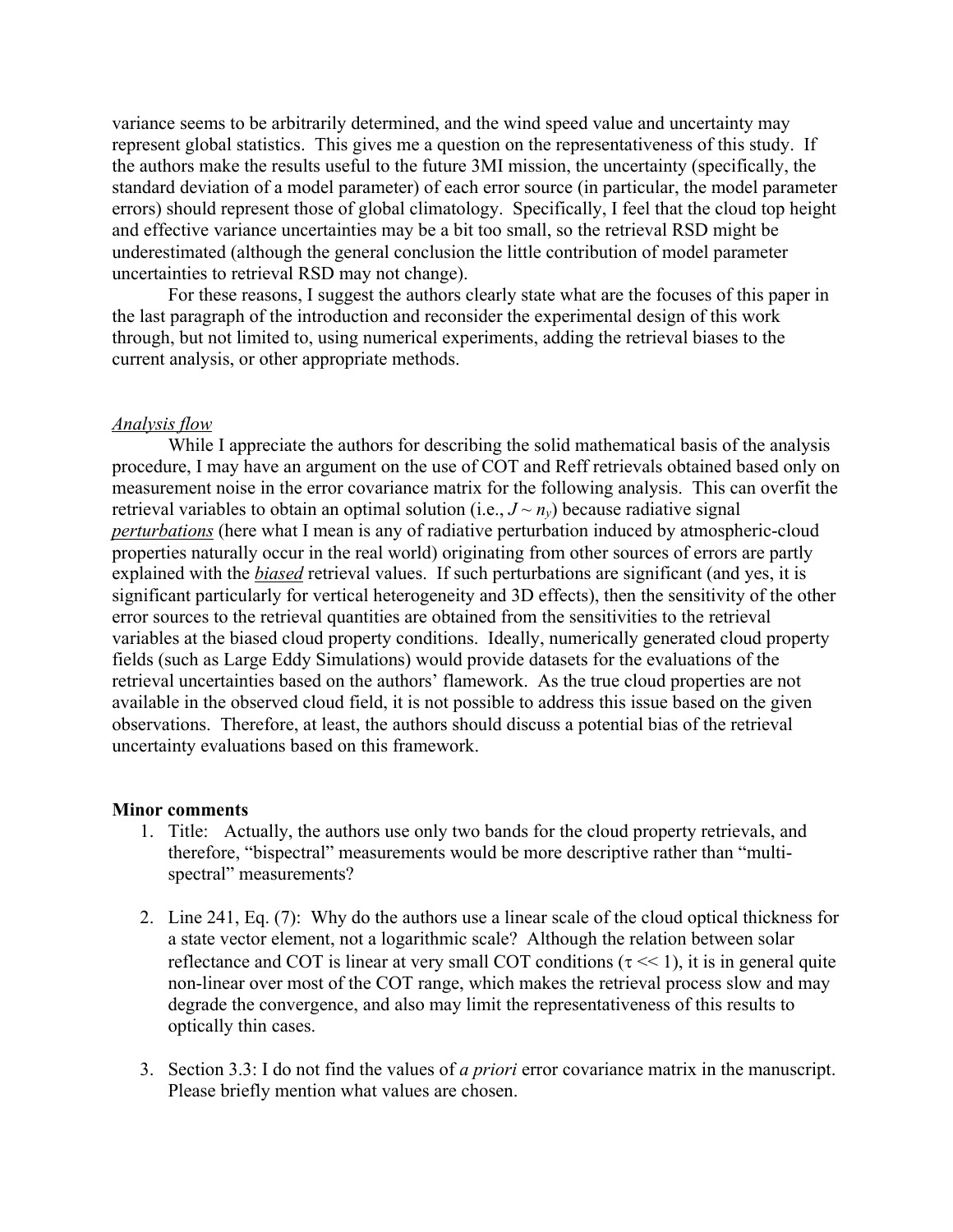- 4. Line 338 " $\sigma_{\text{alt}} = 0.16$ " :: This represents only the cloud properties observed during the CALIOSIRIS campaign.
- 5. Line 333 " $\sigma_{\text{veff}} = 0.003$ " :: How did you get this value? It seems too small. Please site references that support this quantity.
- 6. Lines 372–376: In addition, the collision-coalescence process can provide a larger droplet radius at the lower part of clouds, which are observed from CloudSat. As vertical heterogeneity is important to the cloud property retrieval, the authors may consider a better representation of cloud profiles using a better cloud profile parameterization (e.g., Saito et al., 2019).
- 7. Lines 416–420: As the authors assume the flat cloud top, which reduces some of cloud 3D effects such as illuminating and shadowing effects, I had an impression that the authors may focus on lateral photon transport effect here. If so, it would be better to rephrase 3D with lateral photon transport or state "3D" regarded as the lateral photon transport.
- 8. Figure 4: The readers cannot recognize if there are optimal/non-optimal solutions from these plots. If it is non-optimal, a set of cloud retrievals may not adequately explain the measured signals. I suggest the authors add the cost function distributions in addition to these two plots.
- 9. Lines 483–484 *"3D effects due to solar illumination do not appear in the retrieved cloud properties*" :: This is an obvious statement as the cloud top is assumed to be flat, which removes the shadowing and illuminating effects. Please state that this error evaluation focuses solely on the lateral photon transport effect.
- 10. Lines 539–540: The cost function divided by the number of measurement signals (*J*/*ny*) is a comparable quantity among mono-angular- and multi-angular-based retrievals.
- 11. Lines 559–560" Why are these uncertainties reduced for multi-angular cases?
- 12. Line 610: If the authors state that *"the uncertainties related to the measurement errors is implementable in an operational algorithm,"* the uncertainty evaluations should be based on global climatology of cloud, surface, and atmospheric properties. A limited case (i.e., a granule of a cloud scene) may not be adequate to state so.
- 13. Typo and grammatical errors: Please proofread the main body of the manuscript again. I have found several grammatical errors, e.g., Lines 557, 571, and possibly more.

# **Reference**